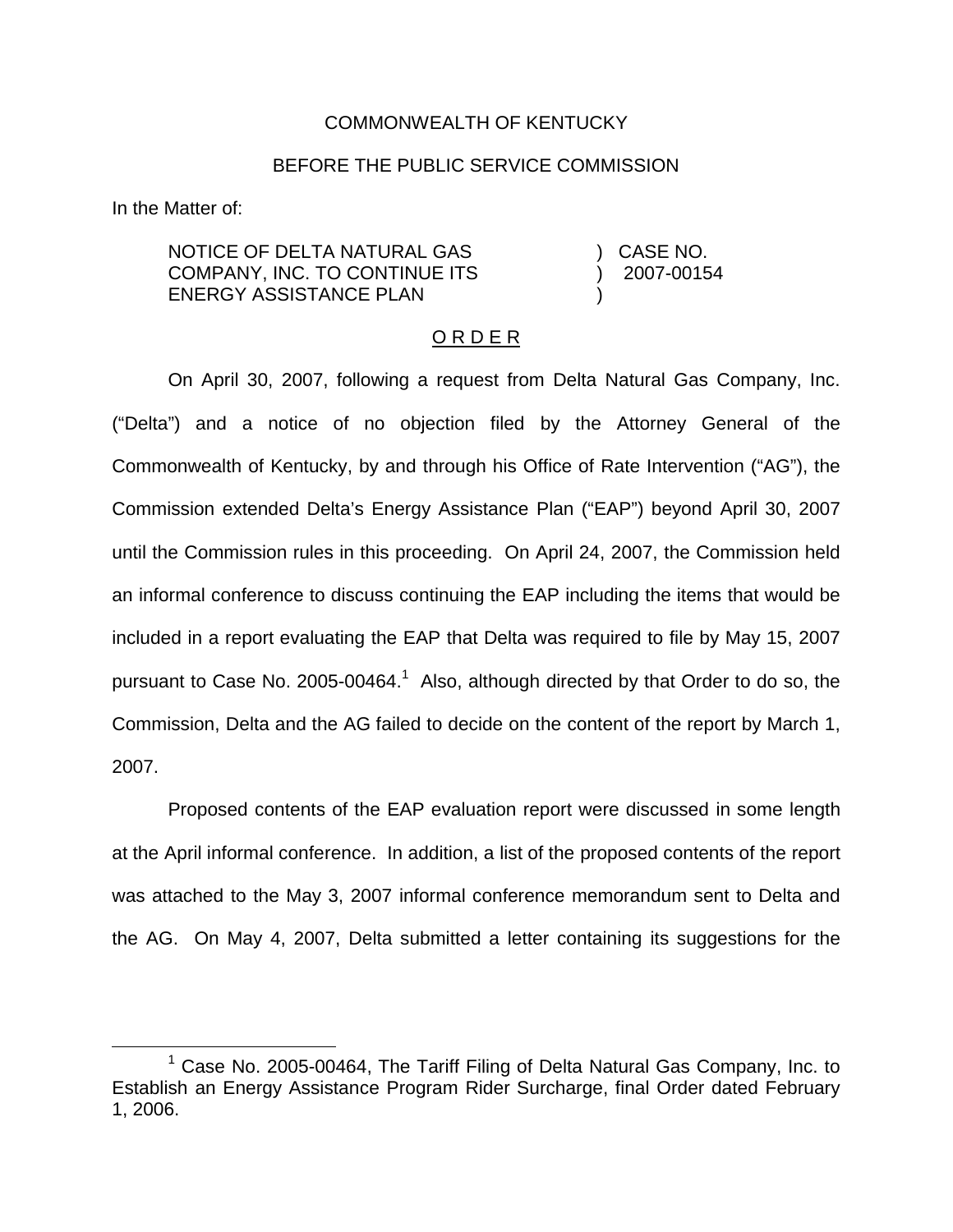contents of the report based on the discussions at the informal conference. No comments have been received from the AG.

The Commission has reviewed the suggested list of report contents submitted by Delta and finds that it is essentially as proposed by Staff with the exception of items to be addressed with regard to continuation of the EAP. Several of those items were addressed in Delta's letter but should be included in Delta's EAP evaluation report.

IT IS THEREFORE ORDERED that:

1. The list of proposed contents of the EAP evaluation report attached as Appendix A shall be included in Delta's report.

2. Delta's EAP evaluation report shall be submitted no later than June 15, 2007.

Done at Frankfort, Kentucky, this 29<sup>th</sup> day of May, 2007.

By the Commission

ATTEST:

**Executive Director**